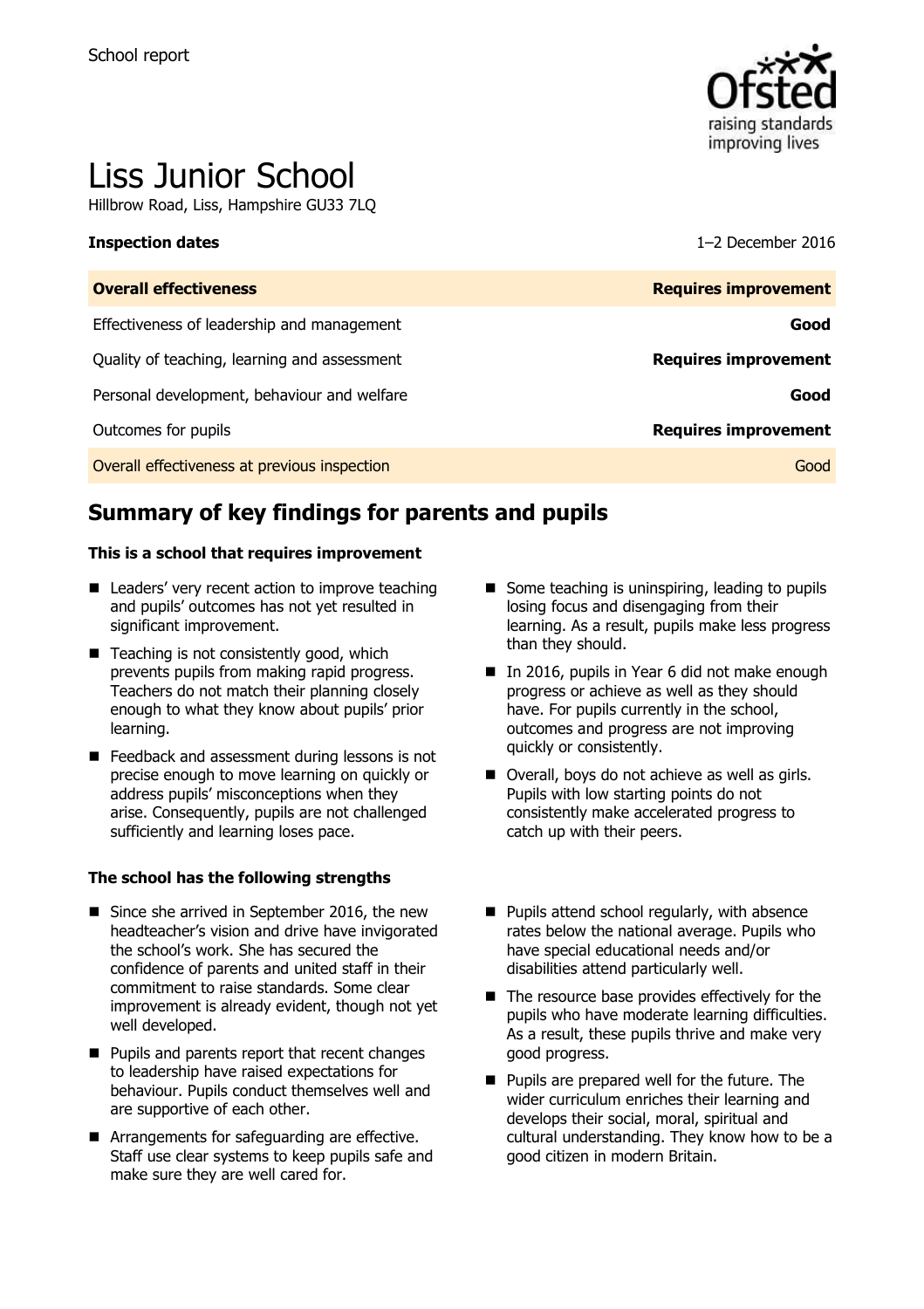

# **Full report**

### **What does the school need to do to improve further?**

- Improve the quality of teaching so that it is consistently good, by:
	- using assessment information to ensure that teaching builds learning rapidly from individual pupils' starting points
	- giving pupils more precise feedback to ensure that misconceptions are addressed promptly and to help them move on more quickly.
- Improve outcomes for pupils, so that:
	- pupils in the main school who have special educational needs and/or disabilities make accelerated progress and catch up with their peers nationally
	- disadvantaged pupils in all year groups consistently make better progress so that they achieve as well as other pupils nationally
	- boys make better progress and achieve consistently in line with expectations for their age.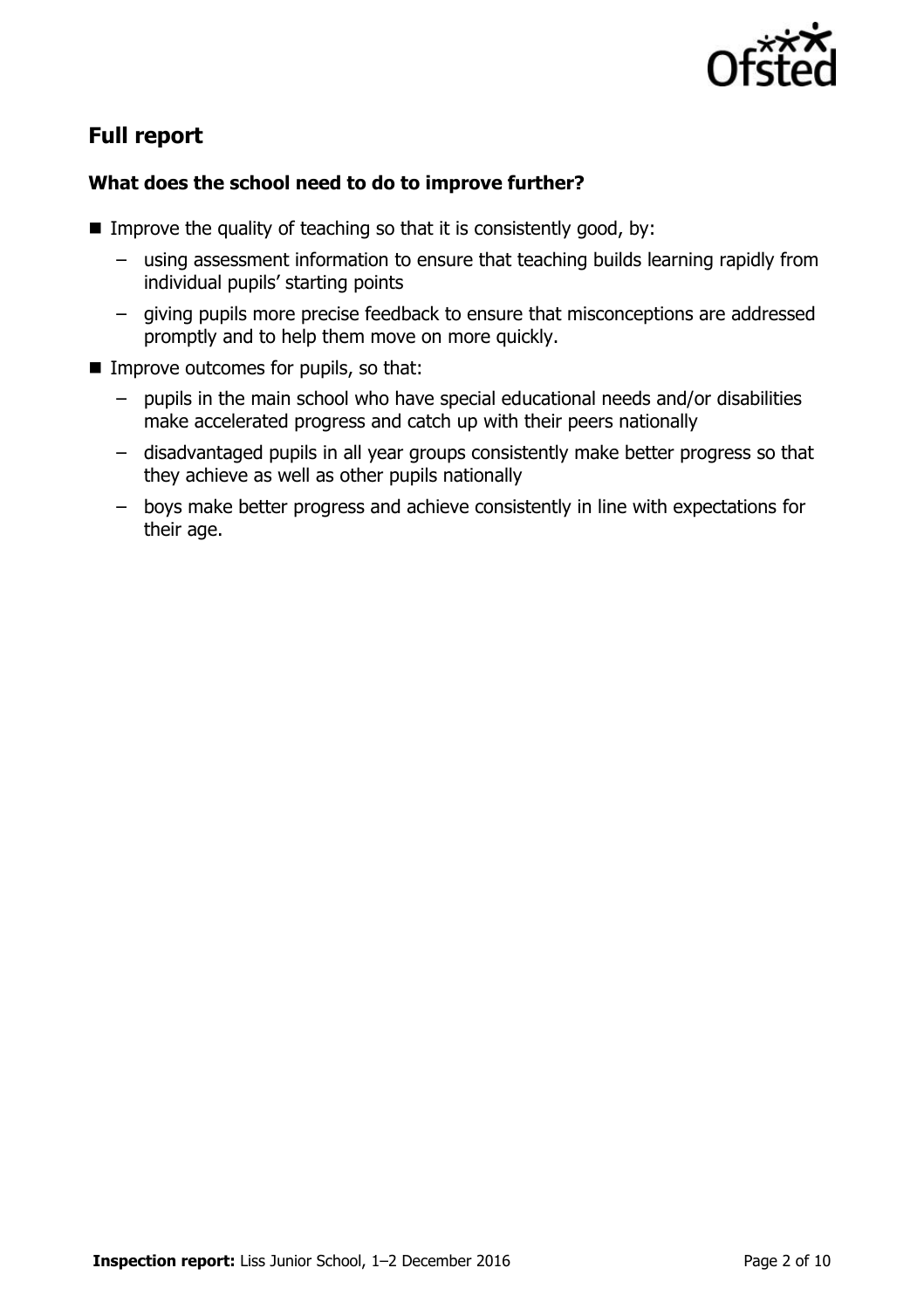

# **Inspection judgements**

### **Effectiveness of leadership and management Good**

- The headteacher leads with passion and determination which has energised the work of the school. Since being appointed, she has acted swiftly to address key barriers to success. Pupils, staff and parents recognise the green shoots of improvement that are resulting.
- Staff are committed to providing the best possible experience for the pupils in their care. They work well together as a team and are keen to develop their skills and expertise. They value the relevant and helpful support that leaders give them in their roles.
- Staff receive regular and effective feedback about their work, which helps them to improve. Leaders support their development through frequent training and opportunities to see good teaching and learning in practice. Staff use these recent experiences effectively to improve the quality of teaching across the school.
- **Pupils are prepared well for their future learning by a varied and enriched curriculum.** Staff work together to develop topics further, so that they meet increasingly the needs of pupils. Social, moral, spiritual and cultural development is enhanced creatively through outside learning and inspiring links to a school in Uganda.
- Leaders use additional PE and sports funding effectively to enhance the curriculum and encourage pupils to lead active and healthy lives. Specialist teaching is coupled with valuable opportunities for pupils to participate in extra-curricular sporting events. Leaders plan carefully how this money is spent and monitor regularly to check that it is making a positive difference to pupils' health and well-being.
- **Pupils are prepared well for life in modern Britain. They learn about democracy,** tolerance and liberty, and integrate these skills and attributes readily into the life of the school. The seamless inclusion of pupils who attend the resource base into mainstream lessons shows how effectively this is achieved.
- Leaders provide effectively for pupils who attend the special educational needs resource base. Staff care for these pupils extremely well, understanding and meeting their needs. Pupils are challenged to reach high expectations for learning and progress.
- Teachers are held increasingly to account for the progress of pupils in their class. Leaders review forensically the progress that pupils are making from their individual starting points and have clear expectations for how teachers address underperformance.
- In the past, leaders have not used pupil premium funding effectively. The headteacher has swiftly evaluated the difference this money is making to disadvantaged pupils' outcomes and progress, and subsequently redirected its use. It is now being used effectively to help disadvantaged pupils make more rapid progress.

### **Governance of the school**

Governors use their experience and expertise to increasingly support and challenge school leaders. They know the school well, and recognise the work that needs to be done to improve it further.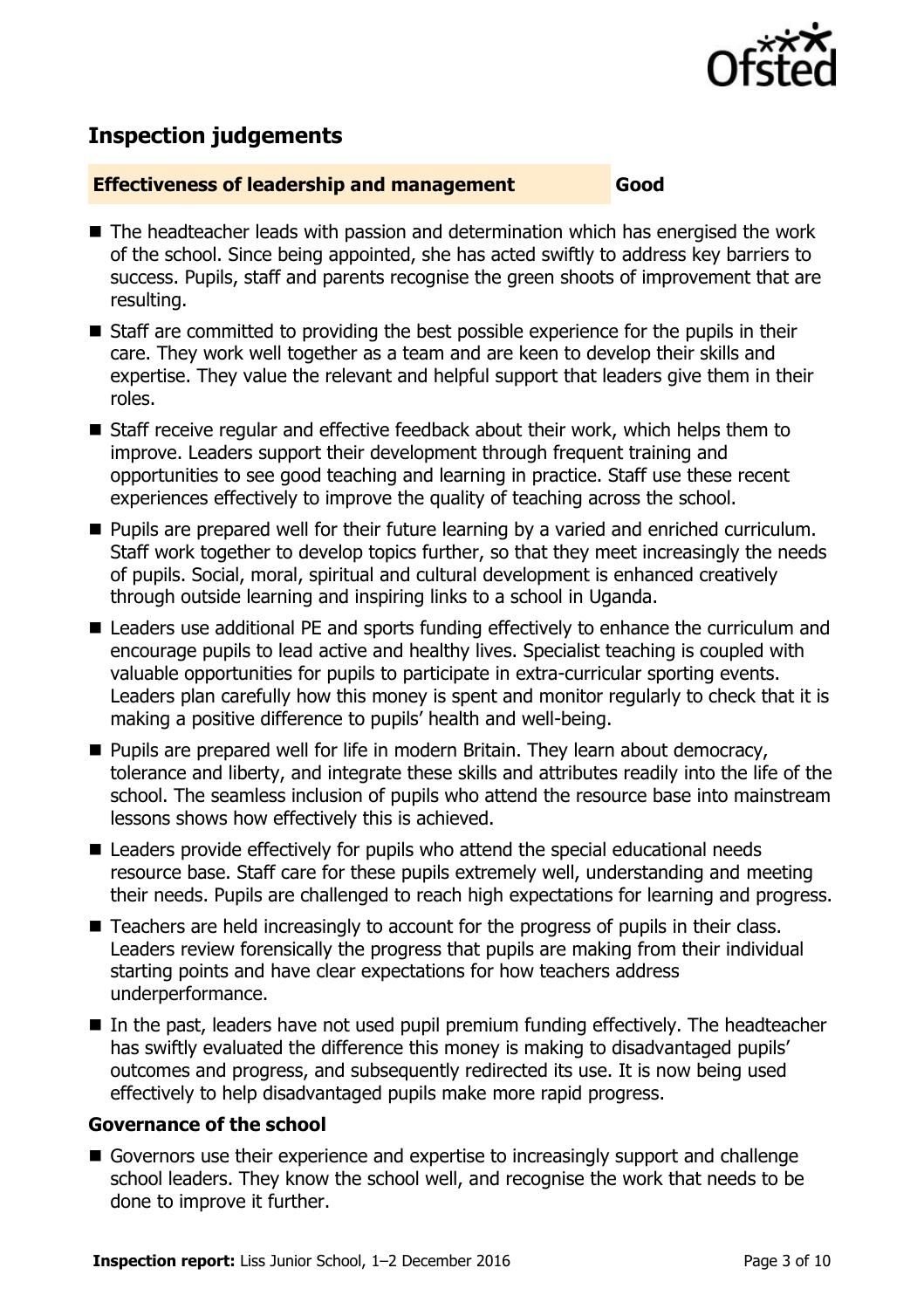

- Governors are confident in leaders' capacity to bring about the necessary change that will strengthen teaching and pupils' outcomes. They check their understanding of key issues through careful questioning, and are less accepting of explanations for underperformance than they have been in the past. This enables them to hold leaders increasingly to account.
- Governors understand their statutory obligations and undertake them meticulously. They evaluate their own practice carefully and undertake relevant training to improve their effectiveness. They have appropriate systems in place to evaluate leaders' judgements about teachers' performance.

### **Safeguarding**

- The arrangements for safeguarding are effective. Staff work closely with parents, carers and professionals beyond the school to support pupils whose circumstances make them vulnerable. Pupils report that they feel safe in school, and parents support this view.
- Leaders ensure that safeguarding arrangements are fit for purpose. They carry out diligent checks on any adults coming into school and keep accurate records of recruitment checks for staff. They liaise regularly with staff at Robins Oak behaviour support centre, to ensure that any pupils placed there are safe and accounted for.

### **Quality of teaching, learning and assessment Requires improvement**

- The quality of teaching not consistently good across the school. As a result, pupils do not make rapid progress over time.
- Where teaching is less effective, it is not closely matched to individual pupils' starting points. Learning activities lack pace and challenge, and pupils lose interest in their work. Consequently, their progress is limited.
- Teachers do not consistently check pupils' understanding during lessons. As a result, misconceptions are not identified or challenged quickly enough. Consequently, pupils who need to catch up with their peers do not receive extra help quickly enough to accelerate their progress.
- Leaders interrogate individual pupil performance carefully, using it to hold teachers to account about progress from starting points. Leaders' systems for tracking the progress of groups of pupils are less well developed and this prevents them from planning extra help as strategically as they could.
- **Pupils read with fluency appropriate to their age, but do not always understand what** they are reading. Leaders have recently addressed this by introducing guided reading opportunities, but it is too early to see the impact of this action.
- Teachers share their planning effectively with other adults, who support pupils in lessons by quietly checking and redirecting their learning.
- Where teaching is most effective, teachers are clear about what they want pupils to learn, and use their strong subject knowledge to plan appropriate learning activities. They use questioning skilfully to probe and deepen pupils' understanding, then move the learning on rapidly.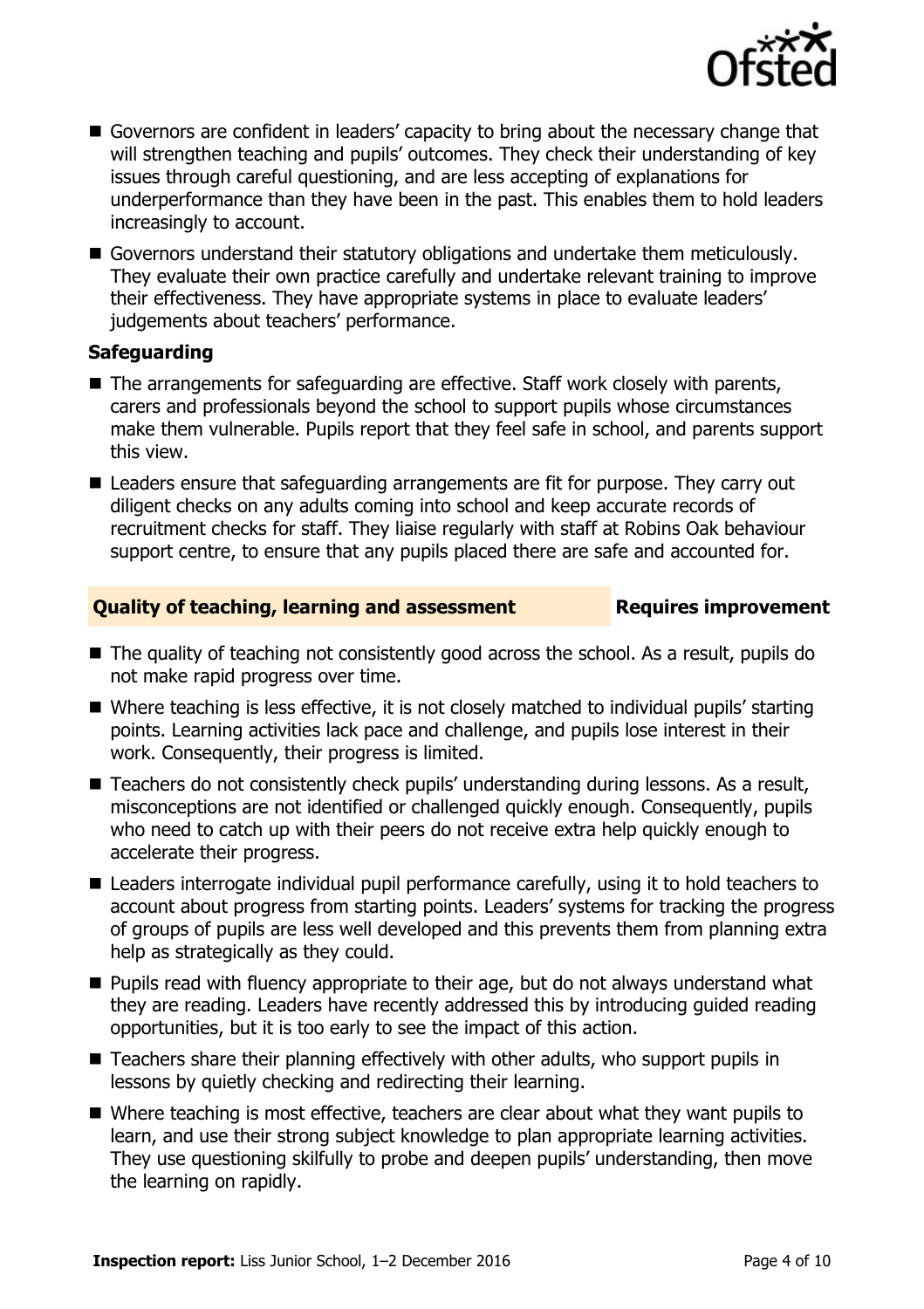

**Pupils who attend the resource base make extremely good progress, because teaching** is closely matched to their individual needs. Adults have high expectations for pupils' behaviour and learning, and review their progress constantly, so that next steps are targeted carefully.

### **Personal development, behaviour and welfare Good**

### **Personal development and welfare**

- The school's work to promote pupils' personal development and welfare is good.
- Parents report a renewed focus on learning over the course of the autumn term, which is motivating their children to work hard. The newly introduced code of conduct holds pupils to account so that they take responsibility for their own learning. One parent described their children as coming home 'buzzing about what they're learning'.
- **Pupils understand clearly their roles within the school community. They relish the wide** range of opportunities for them to take on responsibilities, such as being 'peer mentors' and 'playground pals' or participating in school plays. This helps them to develop their social and communication skills.
- **Pupils are taught well about how to keep themselves healthy and safe. Leaders and** teachers use assembly time effectively to complement the taught curriculum with clear messages about stranger danger and road safety, for example. Cross-curricular topics at the start of each term give pupils the opportunity to contribute ideas to make the school better.
- $\blacksquare$  Most pupils report that bullying happens rarely. When it does, they are confident that they can tell a teacher who will help sort it out, although sometimes pupils feel that this takes longer than they would like it to.
- Staff work hard to meet the welfare needs of pupils. This is most evident for pupils who work in the resource base, who are exceptionally well cared for. Where appropriate, leaders work closely with families to arrange alternative provision that best meets the needs of individual pupils, who flourish as a result.

### **Behaviour**

- The behaviour of pupils is good.
- Pupils attend school regularly. Attendance figures are consistently high, especially for pupils who have statements of special educational needs or education, health and care plans. Pupils in alternative provision attend well and school leaders check their attendance regularly.
- School records reflect the improved behaviour that pupils and parents describe and the good behaviour evident during the inspection. Leaders focus on rewarding positive behaviour, and pupils meet their high expectations.
- **Pupils are polite and respectful towards each other and the adults in school. They** mostly manage themselves well within their open-plan learning environment. Some can become distracted when teaching does not capture their interest sufficiently.
- The percentage of pupils who are persistently absent from school has increased slightly compared with previous years. Leaders are working to address this issue by working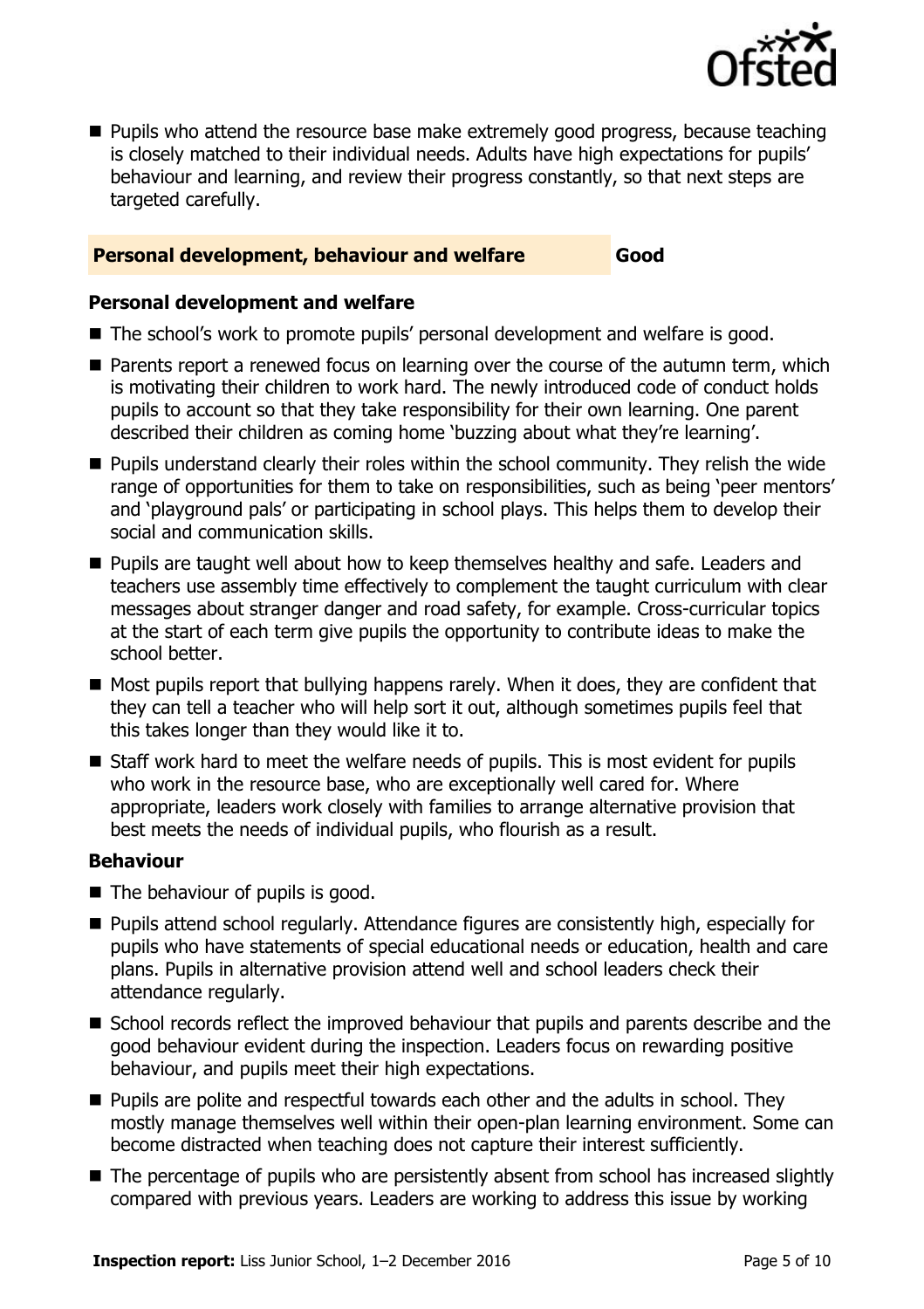

closely with the relevant pupils and their families to provide effective support. Leaders monitor pupils' attendance carefully and act promptly to address any concerns they have.

### **Outcomes for pupils Requires improvement**

- $\blacksquare$  Pupils do not make consistently strong progress from their starting points in reading, writing and mathematics. Although pupils are generally making expected progress, this is not helping those with low starting points to catch up with their peers.
- **Pupils who left the school in the summer of 2016 made poor progress overall,** especially in writing. The proportion of pupils who achieved age related expectations in writing and mathematics was below the national average. Middle ability disadvantaged pupils and low ability boys made much less progress than they should have.
- The most able pupils are achieving in line with expectations but are not making the rapid progress they are capable of, because teaching does not challenge them sufficiently.
- Pupils in mainstream classes who have special educational needs and/or disabilities do not make the rapid progress evident for those supported in the resource base. The special educational needs co-ordinator is supporting teachers in planning to meet these pupils' needs more effectively, but it is too early to see the improvement it is making to these pupils' achievements.
- Overall, boys do not achieve as well as girls. Teachers have adapted the curriculum to increase engagement, introducing topics to stimulate their interest. As yet, this has not significantly diminished the differences in achievement between boys and girls.
- Year 6 performance information and work suggests more pupils are on track to meet age-related expectations by the end of the year than happened last year. This is also the case for Years 3 and 4 in writing and Year 4 in mathematics, showing that standards are improving.
- Historically, disadvantaged pupils achieved in line with their peers, but this was not the case in 2016. Pupil premium funding has been redirected and is now making a positive difference, with disadvantaged pupils in Year 6 performing in line with their peers. There is further work to do to help those in lower years to develop strong and consistent achievement.
- **Pupils in the resource base make strong progress from their individual and very low** starting points. The closely targeted teaching they receive is accelerating their progress and helping them to catch up with their peers.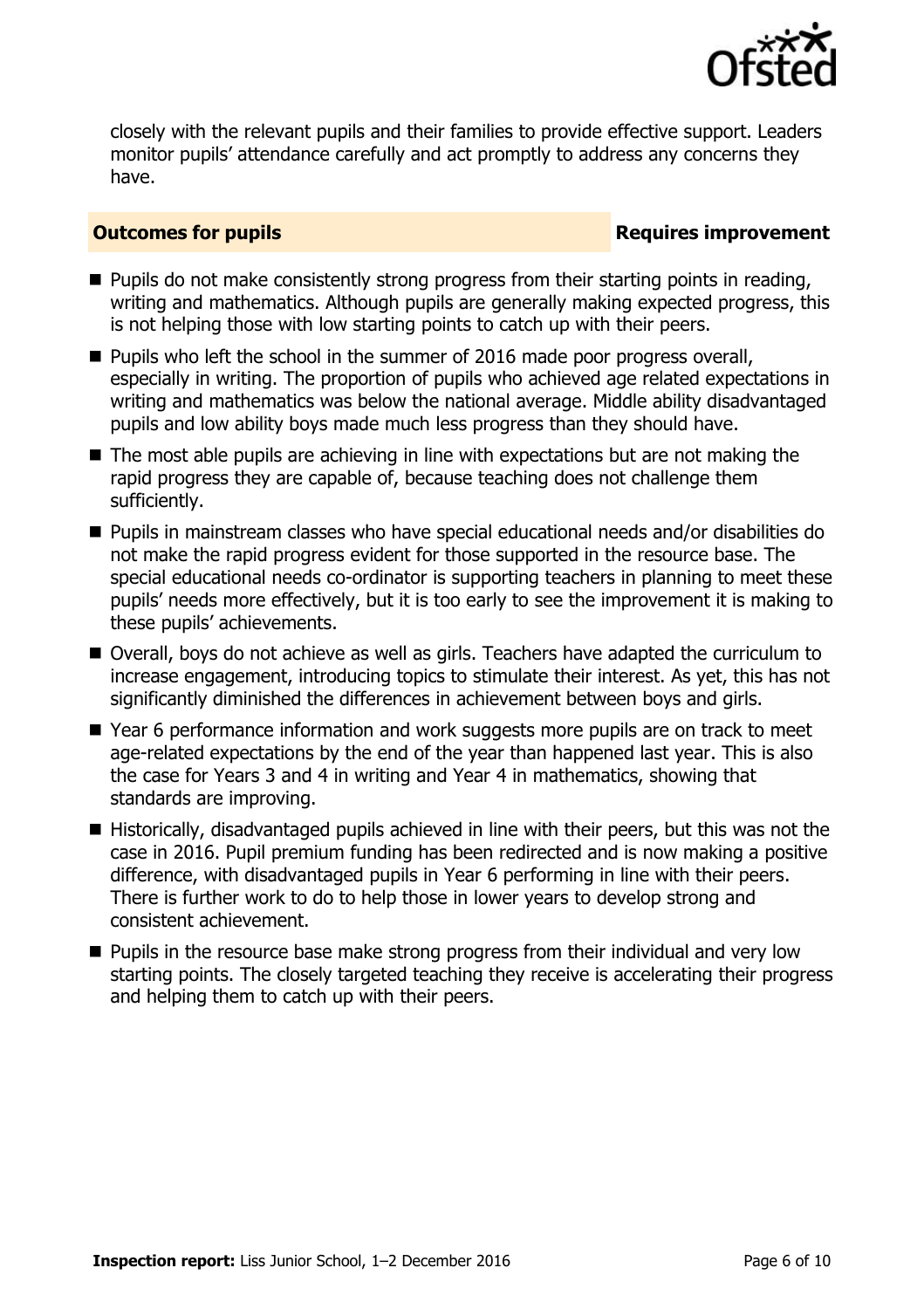

# **School details**

| Unique reference number | 115925    |
|-------------------------|-----------|
| Local authority         | Hampshire |
| Inspection number       | 10000640  |

This inspection was carried out under section 8 of the Education Act 2005. The inspection was also deemed a section 5 inspection under the same Act.

| Type of school                      | <b>Junior</b>                  |
|-------------------------------------|--------------------------------|
| School category                     | Maintained                     |
| Age range of pupils                 | 7 to 11                        |
| <b>Gender of pupils</b>             | Mixed                          |
| Number of pupils on the school roll | 232                            |
| Appropriate authority               | The governing body             |
| Chair                               | Caroline Pritchard             |
| <b>Headteacher</b>                  | <b>Jilly Myers</b>             |
| Telephone number                    | 01730 892292                   |
| Website                             | www.lissjunior.hants.sch.uk    |
| Email address                       | jmyers@lissjunior.hants.sch.uk |
| Date of previous inspection         | 13-14 September 2011           |

### **Information about this school**

- Liss Junior School is a broadly average-sized junior school, with two classes in each year group. It has a special educational needs resource base, which provides 11 places for junior school aged pupils with moderate learning difficulties.
- The school has a higher than typical percentage of pupils who have an education, health and care plan or statement of special educational needs. The percentage who are eligible for special educational needs support overall is below the national average.
- The proportion of pupils whose first language is not English or who are from minority ethnic backgrounds is broadly average. The percentage of pupils who are eligible for free school meals is approximately half the national average.
- The headteacher who was in post at the time of the previous inspection retired in July 2016. The current headteacher took up her post in September 2016. One assistant headteacher took up her post in January 2016, overseeing provision for pupils who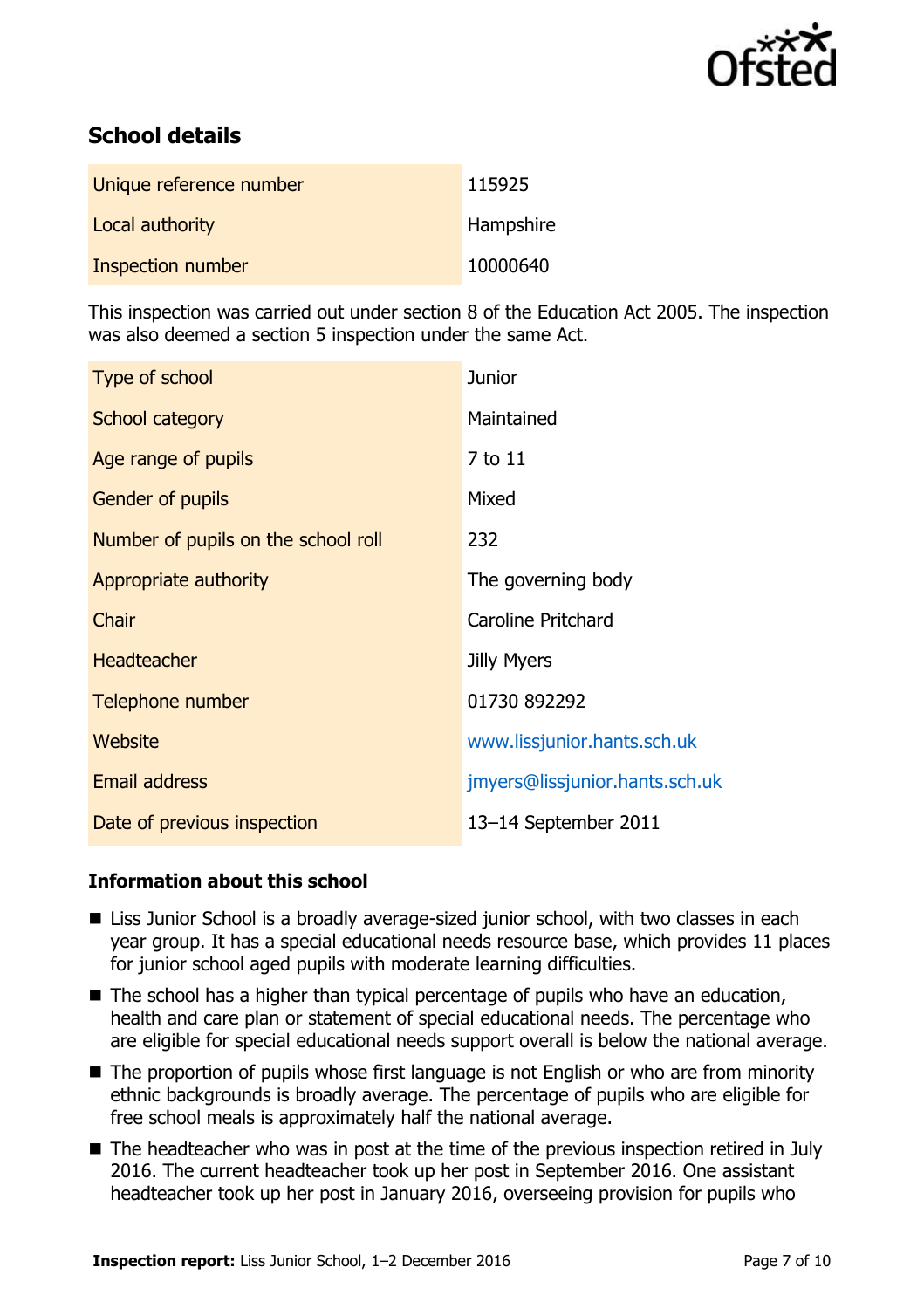

have special educational needs and/or disabilities. Another assistant headteacher is currently on maternity leave.

- Robins Oak Centre is used to help a small number of pupils who need an alternative to mainstream provision.
- The school meets requirements on the publication of specified information on its website.
- The school meets the government's floor standards for what pupils are expected to achieve in reading, writing and mathematics by the end of Year 6.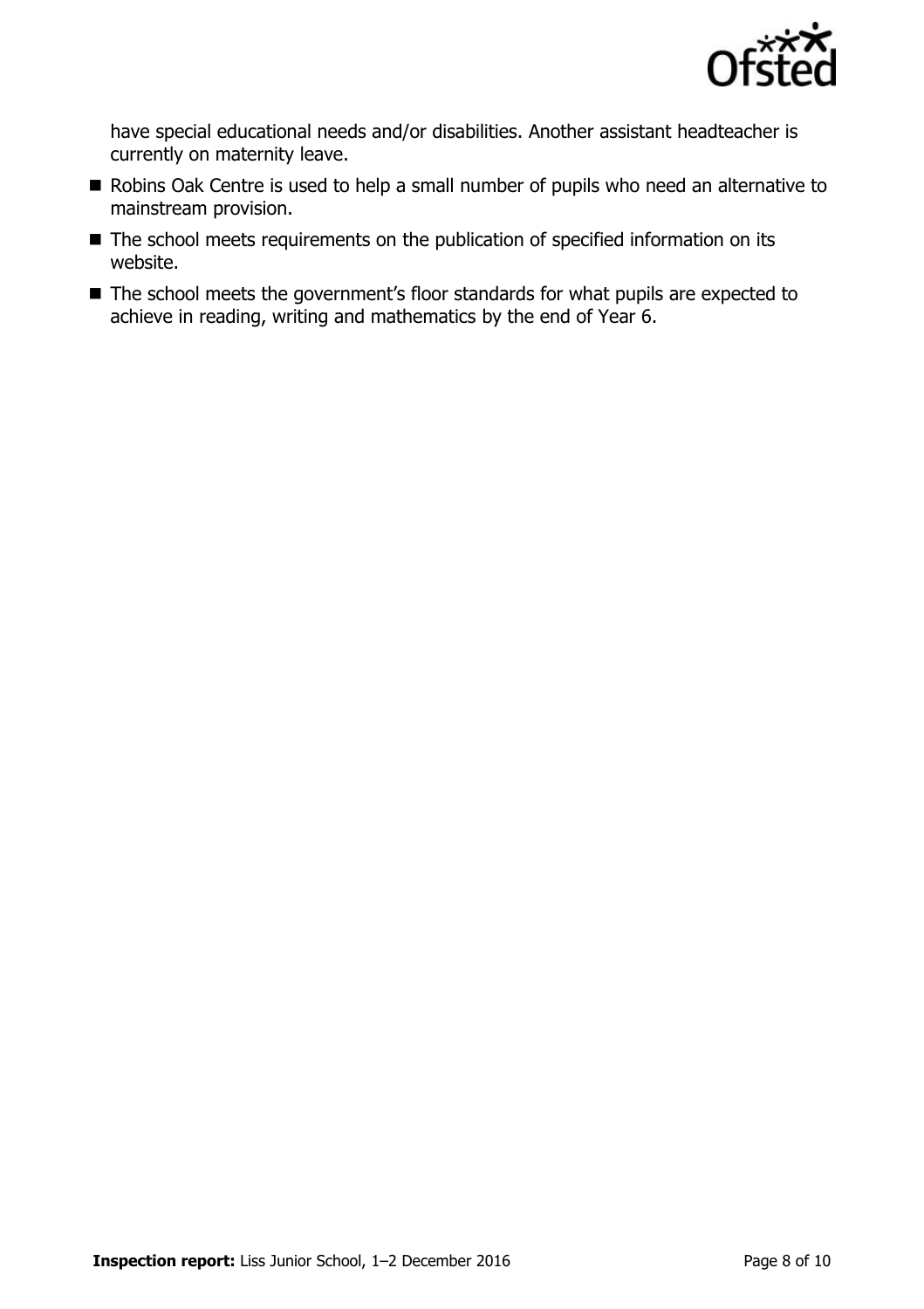

# **Information about this inspection**

- **Inspectors visited all the classes, spoke to a range of pupils and looked through their** work. Some of these visits were carried out jointly with the headteacher. An inspector listened to some pupils reading.
- Inspectors met with the headteacher, senior and middle leaders, and groups of staff, pupils and governors. The lead inspector also spoke to a representative from the local authority and carried out a work scrutiny with the English and mathematics leaders.
- The lead inspector visited the resource base for pupils who have special educational needs and/or disabilities. She met the pupils, looked at their work and talked to the special educational needs co-ordinator about her work.
- Inspectors reviewed a range of documentation, including the school's self-evaluation and development plan, governor minutes, pupil performance information, behaviour and attendance records, the school website and various policies. Inspectors considered the school's safeguarding procedures and records of recruitment checks.
- Inspectors took into account 62 responses to the Parent View online questionnaire, 72 responses to the pupil survey and 20 responses to the staff survey. Inspectors also spoke informally to parents on the playground at the start of the inspection and to pupils at playtime.

### **Inspection team**

| Kathryn Moles, lead inspector | Her Majesty's Inspector |
|-------------------------------|-------------------------|
| Nik Cook                      | Ofsted Inspector        |
| <b>Becky Greenhalgh</b>       | Ofsted Inspector        |